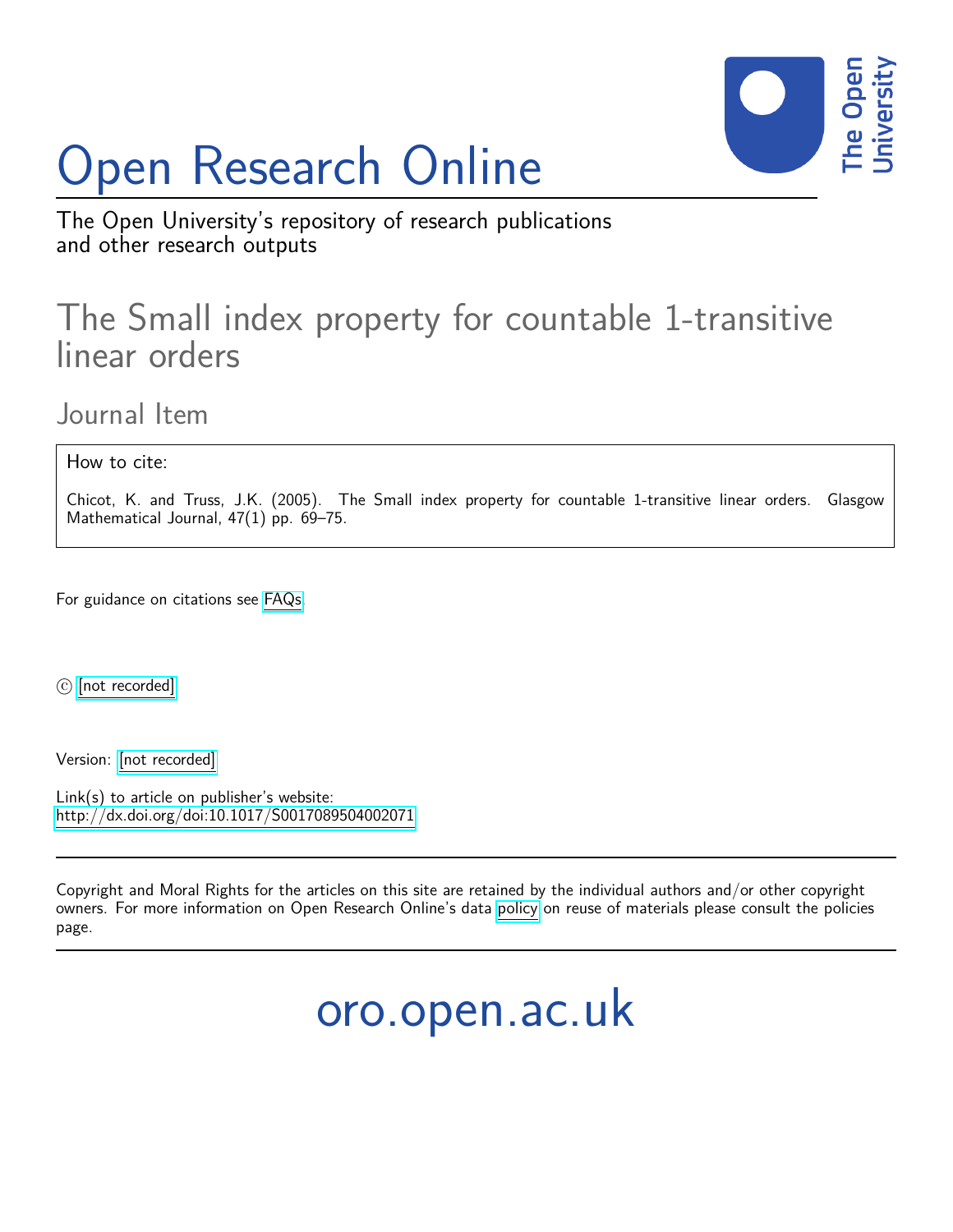### THE SMALL INDEX PROPERTY FOR COUNTABLE 1-TRANSITIVE LINEAR ORDERS

#### K. CHICOT and J. K. TRUSS

*Department of Pure Mathematics, University of Leeds, Leeds LS2 9JT, England e-mails: k.chicot@ri.ac.uk, pmtjkt@leeds.ac.uk*

(Received 8 January, 2004; accepted 10 August, 2004)

**Abstract.** It is shown that the countable saturated discrete linear ordering has the small index property, but that the countable 1-transitive linear orders which contain a convex subset isomorphic to  $\mathbb{Z}^2$  do not. Similar results are also proved in the coloured case.

2000 *Mathematics Subject Classification.* 20B27, 06F15.

**1. Introduction.** In [**9**] it was shown that the ordered set of rational numbers has the 'small index property' SIP, meaning that any subgroup of its automorphism group having index strictly less than  $2^{\aleph_0}$  contains the pointwise stabilizer of a finite set. The small index property has received a great deal of attention in quite a wide variety of special cases. Its model-theoretic significance is that its truth tells us that the natural topological group associated with the structure (under the topology of pointwise convergence) can be recovered from the pure group, and from this one can deduce that the structure is interpretable in the (abstract) automorphism group [**5**].

A conjecture of Macpherson [7] was that the SIP should hold for every  $\aleph_0$ categorical structure. This was refuted by Hrushovski, but the conjecture remains in modified form (see [**6**], bottom of page 52).

In this paper we look at a class of countable structures which are (mostly) not ℵ0-categorical, namely the countable '1-transitive' linear orders classified by Morel [**8**]. (A linear order *X* is *1-transitive* if its automorphism group acts (singly) transitively on *X*.) These have arisen as building blocks for various other classes of countable structures, in particular for certain 'cycle-free' partial orders [**11**], and in [**10**] the small index property was investigated for some of these structures. Generally the SIP was established there for structures built using only the very simplest of Morel's cases, and it was left open as to whether it might hold more generally. What was wanted was to find for which of Morel's structures the SIP held.

Rather disappointingly, we are only able to establish the SIP for  $\mathbb Q$  (already known),  $\mathbb Z$  (trivial), and Q. $\mathbb Z$  (new). For all Morel's other orders,  $\mathbb Z^{\alpha}$  and Q. $\mathbb Z^{\alpha}$  for ordinals  $\alpha \geq 2$ , the SIP is definitely false. Meanwhile, Duby [**3**] examined the coloured case, and was able to establish the SIP for all the  $\aleph_0$ -categorical coloured orders among those given in [**1**, **2**] (essentially those which only have finitely many colours, and which contain no discrete orderings in their coding trees). In view of the example of  $\mathbb{Q} \mathbb{Z}$  (which we already had shown has the SIP) he asked whether one could establish the SIP for all the saturated structures among those classified, and we answer this affirmatively here.

The first author was supported by an EPSRC postgraduate studentship during the preparation of this paper.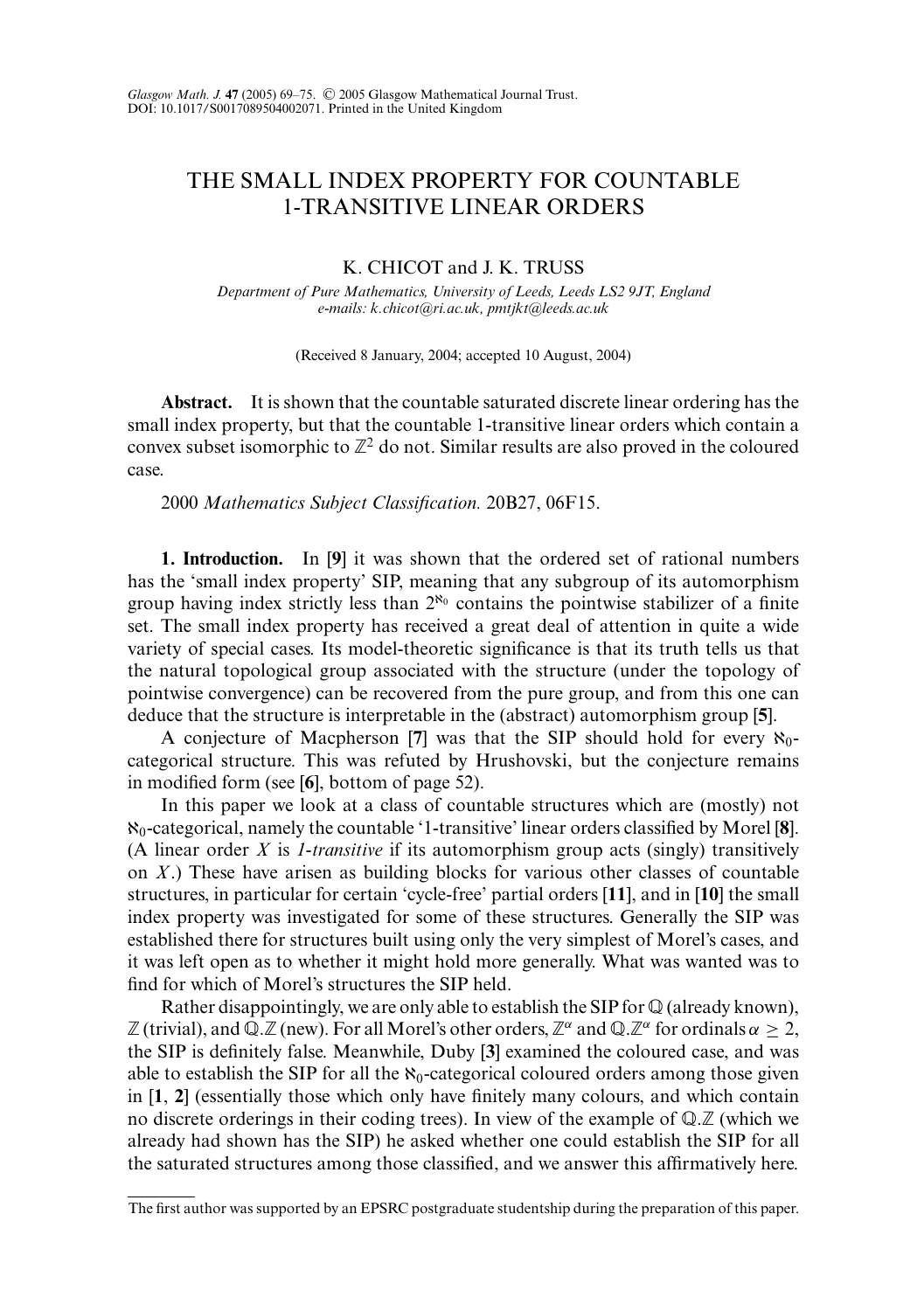A *coloured linear order* is a triple  $(X, \leq, F)$  where  $(X, \leq)$  is a linear order, and F maps *X* onto some set *C* (of 'colours'). Automorphisms of a coloured linear order are order-automorphisms *g* which also preserve the colours ( $F(gx) = F(x)$  for all  $x \in X$ ). Generalizing the notion of '1-transitivity' to this situation we say that  $(X, \le, F)$  is *1transitive* if its automorphism groups acts transitively on the points of each fixed colour. For  $1 \le n \le \aleph_0$  we denote by  $\mathbb{Q}_n$  the '*n*-coloured rationals'. This is the coloured linear order with colour set  $n = \{0, 1, \ldots, n-1\}$  characterized uniquely up to isomorphism as being countable, dense without endpoints, and so that between any two points there are points of each possible colour. (Thus  $\mathbb{Q}_1$  here just stands for  $\mathbb{Q}$ .) If  $Y_i$  for  $i < n$ are countable coloured linear orders with pairwise disjoint colour sets, then we write  $\mathbb{Q}_n(Y_0, Y_1, \ldots, Y_{n-1})$  for the result of replacing all points coloured *i* by  $Y_i$  for each *i*. We use this notation even if  $n$  is infinite (though it should then strictly speaking be  $\mathbb{Q}_n(Y_0, Y_1, \ldots)$ ). As in [4], we shall write  $A(X)$  throughout for the automorphism group of the chain (linearly ordered set) (*X*, <), and also if *X* is a coloured chain. In this paper we write group actions on the left, and for any permutation group  $G$  acting on  $\Omega$ , we write  $G_X$  and  $G_{\{X\}}$  for the pointwise and setwise stabilizers of  $X \subseteq \Omega$  in *G* respectively. The *support* of a permutation *g* is the set of elements moved by *g*, written as *supp g*.

#### **2. Positive results.**

LEMMA 2.1. *Suppose that* (*X*, <, *F*) *is a countable coloured linear order, and Y is a convex subset of X having only countably many images under the automorphism group G*  $of (X, <, F)$ *. Then if X has the SIP, so does Y.* 

*Proof.* If *H* is a subgroup of  $A(Y)$  of index <  $2^{\aleph_0}$ , we let  $K = \pi^{-1}H$  where  $\pi$  is the projection of  $G_{Y}$  onto  $A(Y)$  (obtained by restriction). Since *Y* has only countably many images under *G*, the index of  $G_{\{Y\}}$  in  $G$  is  $\leq \aleph_0$ , and we deduce that  $|G: K| < 2^{\aleph_0}$ . By the SIP for *G*,  $K \geq G_Z$  for some finite  $Z \subseteq X$ . We see that  $A(Y)_{Y \cap Z} \leq H$ . For if *g* ∈ *A*(*Y*) $_{Y \cap Z}$ , let *h* agree with *g* on *Y*, and fix all other points of *X*. Then *h* ∈ *Gz*, so  $h \in K$ , and hence  $g = \pi(h) \in \pi K = H$ . This establishes the SIP for *A*(*Y*).

The following result is based on our original proof of the SIP for  $\mathbb{Q} \mathbb{Z}$ , and is essentially the same as Theorem 4.15 from [**3**]. We concentrate on points which differ from those in [**9**] and refer the reader to that paper where appropriate. First we state the required analogue of [**9**] Lemma 3.1.

LEMMA 2.2. For any n with  $1 \le n \le \aleph_0$ , and any countable linear orders  $Y_i$  for  $i < n$ , coloured by pairwise disjoint colour sets, if  $G = \text{Aut } \mathbb{Q}_n(Y_0, Y_1, \ldots, Y_{n-1})$ , then *the cartesian product G*<sup>ℵ</sup><sup>0</sup> *of countably many copies of G has no proper normal subgroup of index*  $\langle 2^{\aleph_0}$ *.* 

*Proof.* Let *N* be a given normal subgroup of  $G^{\aleph_0}$  of index <2<sup> $\aleph_0$ </sup>. By picking an irrational (by which we mean a point of the order-completion of  $\mathbb{Q}_n(Y_0, Y_1, \ldots, Y_{n-1})$ corresponding to an irrational of  $\mathbb{Q}_n$ ) the argument of [9] shows that *N* contains an element which has a single orbital of parity +1 on each copy of  $\mathbb{Q}_n(Y_0, Y_1, \ldots, Y_{n-1})$ . By the method of [**9**] Lemma 4.2, any two such elements are conjugate, so they all lie in *N*. Since these elements generate *G* (see [9]), it follows that  $N = G^{\aleph_0}$ .

THEOREM 2.3. For any *n* with  $1 \le n \le \aleph_0$ , and any countable linear orders  $Y_i$  for  $i < n$ , coloured by pairwise disjoint colour sets,  $\mathbb{Q}_n(Y_0, Y_1, \ldots, Y_{n-1})$  has the small index *property if and only if each Yi does.*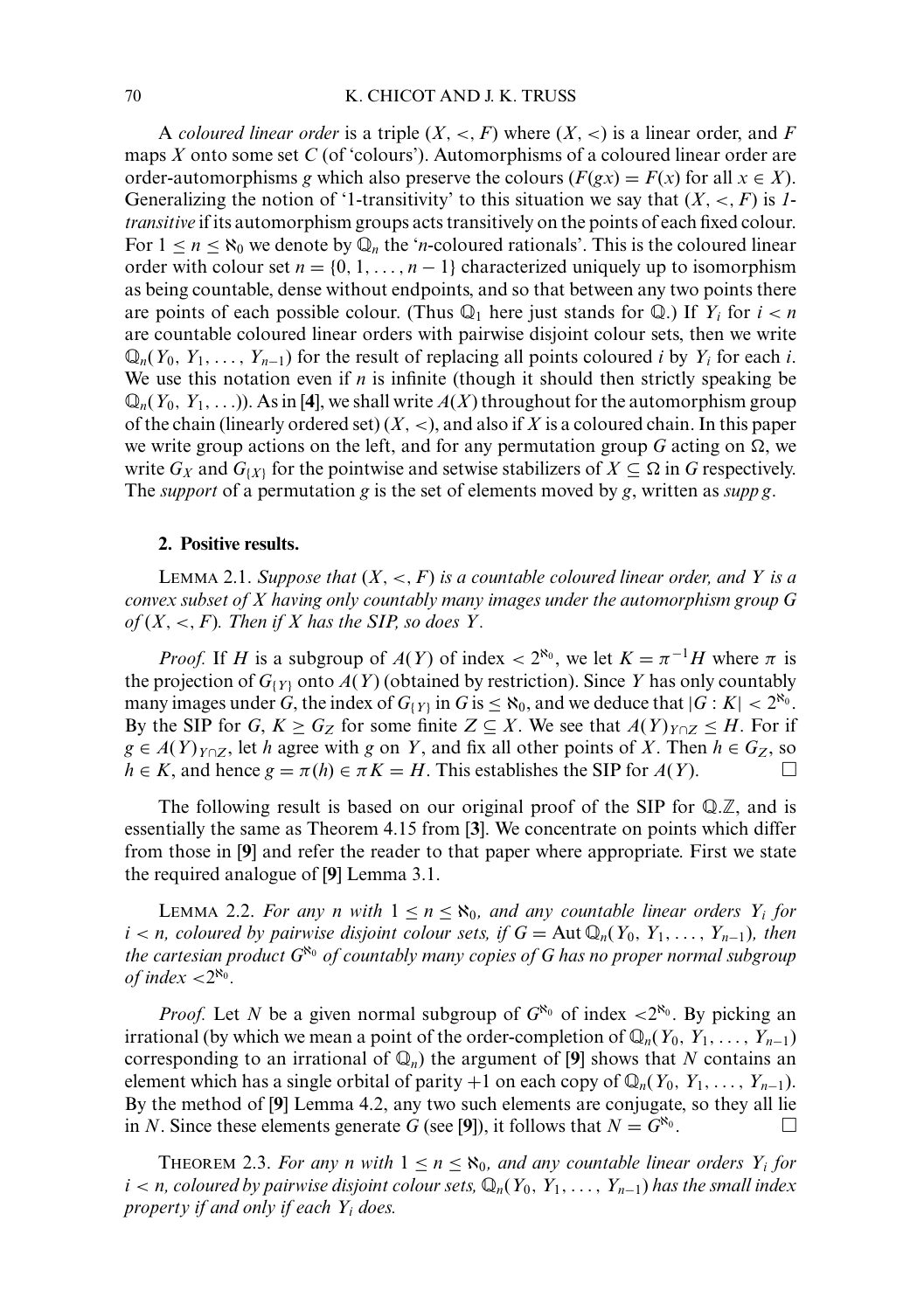*Proof.* The fact that the SIP for  $X = \mathbb{Q}_n(Y_0, Y_1, \ldots, Y_{n-1})$  implies the SIP for each *Y<sub>i</sub>* follows from Lemma 2.1. This is because  $\mathbb{Q}_n(Y_0, Y_1, \ldots, Y_{n-1})$  contains (many) convex copies of *Yi*.

Conversely, assume the SIP holds for each *Yi*, and suppose that *H* is a subgroup of  $G = A(\mathbb{Q}_n(Y_0, Y_1, \ldots, Y_{n-1}))$  having index less than  $2^{\aleph_0}$ . We first consider the case in which the natural projection  $\pi$  from *G* to  $A(\mathbb{Q}_n)$  maps *H* onto  $A(\mathbb{Q}_n)$ . (Note that  $\pi$  is well-defined, since the colour sets of the  $Y_i$  are pairwise disjoint, so that the copies of each  $Y_i$  are permuted among themselves, and any automorphism of  $\mathbb{Q}_n(Y_0, Y_1, \ldots, Y_{n-1})$  must give rise to an automorphism of  $\mathbb{Q}_n$ .)

By a *moiety* of  $\mathbb{Q}_n$  we understand a subset of the form  $\bigcup_{m\in\mathbb{Z}}(a_{2m},a_{2m+1})$  where  $a_m$ are irrationals such that  $a_m < a_{m+1}$  for each *m*, and  $a_m \to \pm \infty$  as  $m \to \pm \infty$ . Now let  $\mathbb{Q}_n = \bigcup_{m \in \omega} M_m$  be an expression for  $\mathbb{Q}_n$  as a union of  $\aleph_0$  pairwise disjoint moieties *M<sub>m</sub>*. For any subset *Y* of  $\mathbb{Q}_n(Y_0, Y_1, \ldots, Y_{n-1})$ , we shall write  $G(Y)$  for the subgroup of *G* comprising those elements whose support is contained in *Y*. Then if *K* is the subgroup of *G* that fixes each  $\pi^{-1}M_m$  setwise, and  $\pi_m$  is the projection from *K* to  $G(\pi^{-1}M_m)$  (given by restriction), we have

$$
\prod_{m\in\omega}|\pi_m(K):\pi_m(K\cap H)|=\left|\prod_{m\in\omega}\pi_m(K):\prod_{m\in\omega}\pi_m(K\cap H)\right|\leq |K:K\cap H|<2^{\aleph_0},
$$

since  $K \cap H \leq \prod \pi_m(K \cap H)$ . Hence  $\pi_m(K) = \pi_m(K \cap H)$  for some *m*. (This argument will be referred to as 'the projection argument'.)

We next deduce as in the proof of [9] Lemma 2.2 that  $H \cap G(\pi^{-1}M_m) \lhd G(\pi^{-1}M_m)$ , for the above *m*. Now each open interval of  $M_m$  is isomorphic to  $\mathbb{Q}_n$ , and so each open interval of  $\pi^{-1}M_m$  is isomorphic to  $\mathbb{Q}_n(Y_0, Y_1, \ldots, Y_{n-1})$ . It follows that  $G(\pi^{-1}M_m)$ is isomorphic to  $G^{\aleph_0}$ . So by Lemma 2.2,  $G(\pi^{-1}M_m)$  has no proper normal subgroups of index  $\langle 2^{k_0} \rangle$ . Therefore  $G(\pi^{-1}M_m) \leq H$ . Since  $A(\mathbb{Q}_n)$  acts transitively on the set of moieties, and (we are assuming)  $H$  projects onto  $A(\mathbb{Q}_n)$ , we deduce that  $G(\pi^{-1}M)\leq H$ for *every* moiety M of  $\mathbb{Q}_n$ . But each element of G can be written as the product of two elements, each lying in  $G(\pi^{-1}M) \leq H$  for some moiety M, and therefore  $H = G$ .

We now pass to the general case in which  $\pi$  is not assumed to map *H* onto  $A(\mathbb{Q}_n)$ . It is still the case that  $\pi H$  has index less than  $2^{\aleph_0}$  in  $A(\mathbb{Q}_n)$ , so by the SIP for  $A(\mathbb{Q}_n)$  [9], there is a finite  $X \subseteq \mathbb{Q}_n$  whose pointwise stabilizer is contained in  $\pi H$ . In fact, the proof in [9] shows that we may take for *X* the set of all the points of  $\mathbb{Q}_n$  fixed by  $\pi$  *H*. Since each open interval determined by the members of *X* is isomorphic to  $\mathbb{Q}_n$ , we may apply the above argument to each if these (finitely many) intervals separately, and deduce that *H* contains the setwise stabilizer of  $\int \pi^{-1}X$ . Let *Y* be a typical member of  $\pi^{-1}X$ . Then *H* ∩ *G*(*Y*) is a subgroup of *G*(*Y*) of index less than  $2^{\aleph_0}$ , and since *Y* is assumed to have the SIP, this subgroup contains the pointwise stabilizer of a finite subset  $X<sub>Y</sub>$  of *Y*. Then the pointwise stabilizer in *G* of  $\bigcup_{Y \in \pi^{-1}X} X_Y$  contains *H*, establishing the SIP for  $\mathbb{Q}_n(Y_0, Y_1, \ldots, Y_{n-1}).$ 

COROLLARY 2.4. The small index property holds for Q.Z.

*Proof.* This follows from the theorem, since the SIP is trivially true for  $\mathbb Z$  (its automorphism group being countable), and  $\mathbb{Q} \mathbb{Z}$  is obtained from  $\mathbb{Q}_1 = \mathbb{Q}$  by replacing each point by  $\mathbb{Z}$ .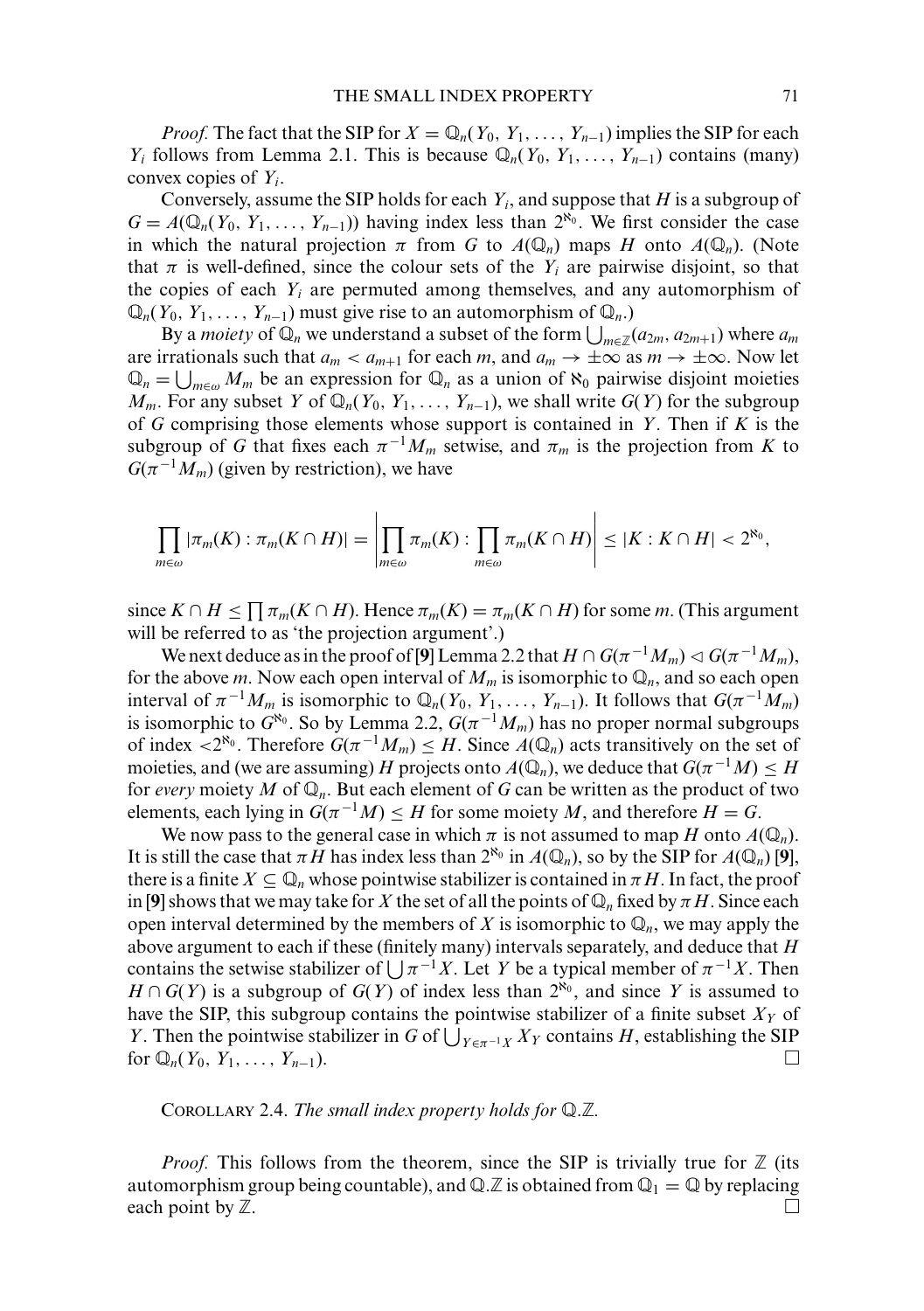We say that two sets are *almost disjoint* if their intersection is finite. The existence of almost disjoint families of cardinality  $2^{\aleph_0}$  is folklore, but we require the following slight strengthening.

LEMMA 2.5. *There is a family*  $\{X_\lambda : \lambda \in \Lambda\}$  *of*  $2^{\aleph_0}$  *pairwise almost disjoint subsets of*  $ω<sup>2</sup>$  *such that for each*  $λ ∈ Λ$  *and*  $n ∈ ω$ *,*  ${m : (m, n) ∈ X<sub>λ</sub>}$  *is infinite.* 

*Proof.* Choose distinct elements  $t_{\sigma} \in \omega^2$  for  $\sigma \in 2^{<\omega}$  (the set of finite binary sequences) inductively on length  $\sigma$ . Let  $\omega^2$  be enumerated as  $\{u_n : n \in \omega\}$ , and let *t*<sub>σ</sub> for  $\sigma$  of length *n* be 2<sup>*n*</sup> distinct elements of  $\omega \times \{m\}$  where  $u_n = (l, m)$ , none equal to  $t_{\sigma'}$  for any  $\sigma' \in 2^{< n}$ . This is always possible since only finitely many elements have so far been chosen, and infinitely many are available. We let  $\Lambda = 2^{\omega}$ , and for each  $\lambda \in 2^{\omega}$ let  $X_{\lambda} = \{t_{\lambda|n} : n \in \omega\}.$ 

LEMMA 2.6. Let G be the pointwise stabilizer of  $\mathbb Z$  in  $A(\mathbb Q_n)$ . Then G has the small *index property.*

*Proof.* Suppose that  $|G : H| < 2^{\aleph_0}$ . Let  $\pi_m$  be the projection from G to  $A(\mathbb{Q}_n \cap$  $(m, m + 1)$ ). Then  $|\pi_m G : \pi_m H| < 2^{\aleph_0}$ , so by the small index property for  $A(\mathbb{Q}_n)$ , and since  $\mathbb{Q}_n \cong \mathbb{Q}_n \cap (m, m+1), \pi_m H$  is equal to the stabilizer in  $\pi_m G$  of a finite subset  $X_m$ of  $\mathbb{Q}_n \cap (m, m + 1)$ . Furthermore,  $X_m$  is equal to the set of fixed points of  $\pi_m H$ , which in turn is equal to the set of fixed points of *H* in  $\mathbb{Q}_n \cap (m, m + 1)$ .

Now we note that H cannot have infinitely many fixed points in  $\mathbb{Q}_n\backslash\mathbb{Z}$ . This follows as in the proof of [**9**] Theorem 3.5 by considering an infinite monotonic subsequence of the set of fixed points. It follows that  $X = \bigcup_{m \in \mathbb{Z}} X_m$  is finite. We shall show that *H* is equal to the stabilizer of *X* in *G*.

Now  $\mathbb{Z} \cup X \cong \mathbb{Z}$ , and if *a* < *b* are consecutive members of  $\mathbb{Z} \cup X$  then the projection of *H* to  $A(\mathbb{Q}_n \cap (a, b))$  is onto. To ease notation, let us write  $\mathbb{Z} \cup X$  as  ${a_m : m \in \mathbb{Z} }$  where  $a_m < a_{m+1}$  for each *m*.

For any open subset *I* of  $\mathbb{Q}_n$ , we write  $G(I) = \{g \in G_X : \text{supp } g \subseteq I\}$ , where  $G_X =$ the stabilizer of *X* in  $G$  (= the pointwise stabilizer of  $\mathbb{Z} \cup X$  in  $A(\mathbb{Q}_n)$ ). As before we see that for each *m*,  $H \cap G((a_m, a_{m+1})) \triangleleft G((a_m, a_{m+1}))$ . Since  $G_{(a_m, a_{m+1})} \cong A(\mathbb{Q}_n)$ , it has no proper normal subgroup of index <2<sup> $\aleph_0$ </sup>. Therefore *H* ∩ *G*(( $a_m$ ,  $a_{m+1}$ )) = *G*(( $a_m$ ,  $a_{m+1}$ )), and we deduce that  $G((a_m, a_{m+1})) \leq H$ . Hence for any  $m_1 < m_2$ , the intersection of the stabilizer of *X* with  $G((a_{m_1}, a_{m_2}))$  is contained in *H*.

This time, a *moiety* is defined to be a subset of  $\mathbb{Q}_n$  of the form

$$
\bigcup_{m\in\mathbb{Z}}\bigcup_{l\in\mathbb{Z}}\left(b_{2l}^m,b_{2l+1}^m\right),
$$

where all  $b_l^m$  are irrational,  $a_m < b_l^m < b_{l+1}^m < a_{m+1}$  for each *l*, *m*, and  $\{b_l^m : l \in \mathbb{Z}\}\)$  is unbounded above and below in  $(a_m, a_{m+1})$ . Suppose for a contradiction that *H* is not equal to  $G_X$ . Then as in [9] there is a moiety M of  $\mathbb{Q}_n$  such that  $G(M) \nleq H$ . Write -*<sup>n</sup>*\( ∪ *X* ∪ *M*) as a disjoint union of moieties *Mm*. By a projection argument, there is some *m* such that *H* projects onto  $G(M_m)$ , and applying the result from the previous paragraph (and Lemma 2.2),  $G(M_m) \leq H$ . Write M' for  $M_m$ .

Let  $M' = \bigcup_{m \in \mathbb{Z}} \bigcup_{l \in \mathbb{Z}} (b_{2l}^m, b_{2l+1}^m)$ . Let  $\{X_\lambda : \lambda \in \Lambda\}$  be a family of  $2^{\aleph_0}$  pairwise almost disjoint subsets of  $\omega^2$  as given by Lemma 2.5. Then  $M_\lambda = \bigcup_{(|l|,|m|) \in X_\lambda} (b_{2l}^m, b_{2l+1}^m)$ is a moiety (which is why we arranged the extra condition on the family over and above pairwise almost disjointness). Since  $G_X$  clearly acts transitively on moieties, there is  $g_{\lambda} \in G_X$  taking  $M_{\lambda}$  to  $\mathbb{Q}_n \setminus (\mathbb{Z} \cup X \cup M')$ . As  $|G_X : H| < 2^{\aleph_0}$ , there are  $\lambda \neq \mu$  in  $\Lambda$  such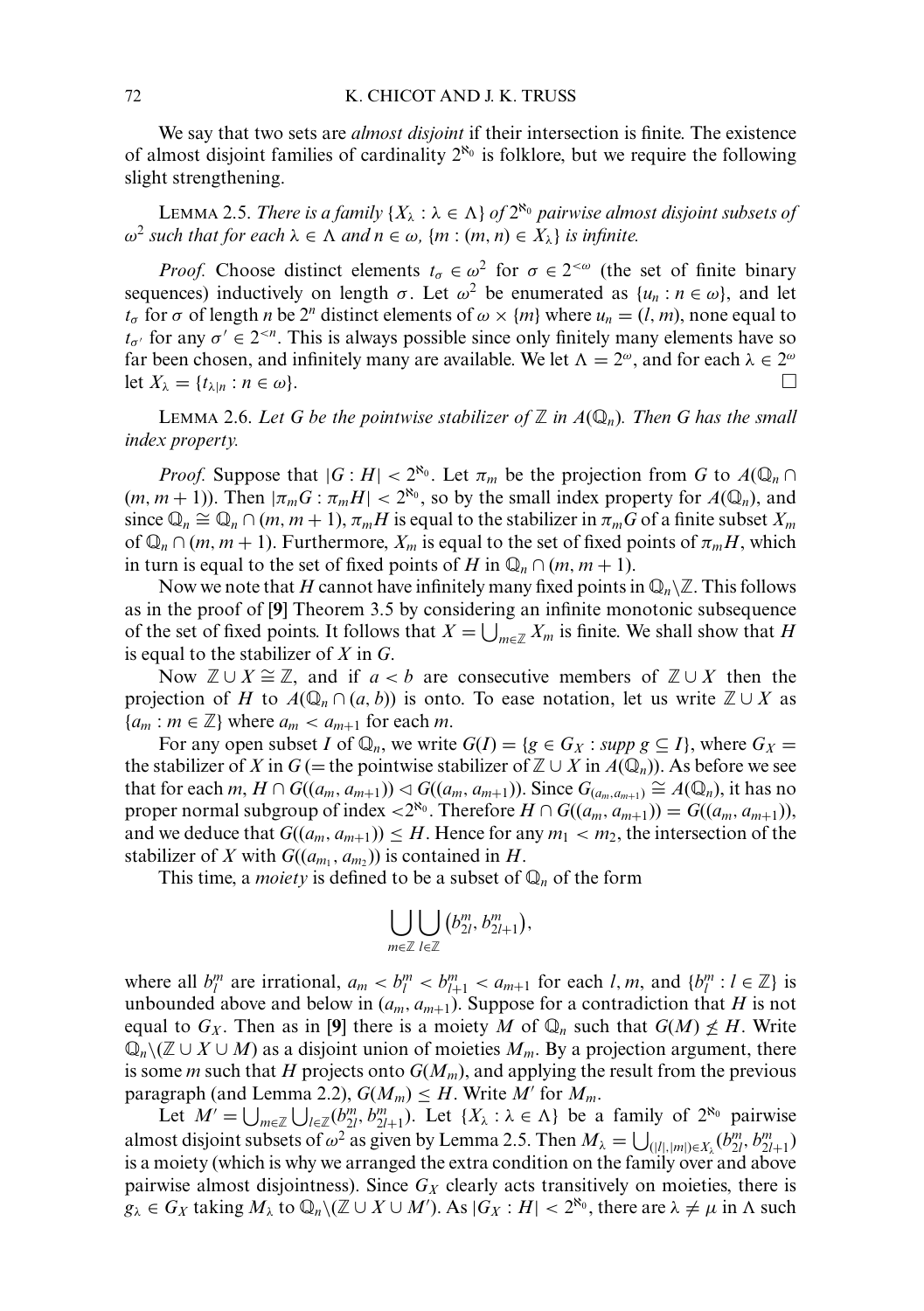that  $h = g_{\lambda}g_{\mu}^{-1} \in H$ . Then  $G(hM') = hG(M')h^{-1} \leq H$ . We find that

$$
\mathbb{Q}_n \setminus (X \cup \mathbb{Z} \cup M' \cup hM') = (\mathbb{Q}_n \setminus (X \cup \mathbb{Z} \cup M')) \cap (\mathbb{Q}_n \setminus (X \cup \mathbb{Z} \cup hM'))
$$
  
\n
$$
= g_{\lambda} M_{\lambda} \cap hg_{\mu} M_{\mu}
$$
  
\n
$$
= g_{\lambda} M_{\lambda} \cap g_{\lambda} M_{\mu}
$$
  
\n
$$
= g_{\lambda} (M_{\lambda} \cap M_{\mu})
$$
  
\n
$$
\subseteq (a_{-N}, a_N) \text{ for some } N \in \mathbb{N},
$$

since  $X_{\lambda} \cap X_{\mu}$  is finite.

Let  $k \in G(M) \backslash H$  and define  $k'$  by

$$
k'x = \begin{cases} kx & \text{if } a_{-N} < x < a_N \\ x & \text{otherwise} \end{cases}.
$$

Then  $supp (k')^{-1}k \subseteq (-\infty, a_{-N}) \cup (a_N, \infty) \subseteq M' \cup hM'$ . In addition, as  $supp k \subseteq M$ , *supp*  $(k')^{-1}k$  ⊆ *M*, which is disjoint from *M'*, so in fact, *supp*  $(k')^{-1}k$  ⊆ *hM'*. But  $G(hM') \leq H$ , so  $(k')^{-1}k \in H$ .

Furthermore,  $k' \in \prod_{-N \le i < N} G((a_i, a_{i+1})) \le H$ , so this gives

$$
k = (k') \cdot (k')^{-1}k \in H,
$$

a contradiction.  $\Box$ 

We remark that Lemma 2.6 really just says that the cartesian power  $(A(\mathbb{Q}_n))^{\aleph_0}$  has the SIP in its natural action on the disjoint union of  $\aleph_0$  copies of  $\mathbb{Q}_n$ . We have formulated the result in terms of its action on  $\mathbb Z$  copies so that  $\mathbb Z \cup X$  is order-isomorphic to  $\mathbb Z$ , thus marginally simplifying notation.

THEOREM 2.7. *Suppose that*  $Y_0, Y_1, \ldots, Y_{n-1}$  *are countable coloured linear orders coloured by pairwise disjoint colour sets, each having the SIP. Then the cartesian power*  $(A(\mathbb{Q}_n(Y_0, Y_1, \ldots, Y_{n-1})))^{\aleph_0}$  *has the SIP.* 

*Proof.* For ease let us view  $G = (A(\mathbb{Q}_n))^{\aleph_0}$  as acting on  $\mathbb{Q}_n$  as the pointwise stabilizer of  $\mathbb{Z}$  (so that the ' $\aleph_0$  copies' of  $\mathbb{Q}_n$  are identified with the rationals in  $(m, m + 1)$  for  $m \in \mathbb{Z}$ ). We may now deduce the result from Lemma 2.6 using the same ideas as in Theorem 2.3. We omit details.

COROLLARY 2.8.  $\mathbb{Q}.\mathbb{Z}(1 + \mathbb{Q}.\mathbb{Z})$  has the small index property.

*Proof.* The automorphism group of  $\mathbb{Z}(1 + \mathbb{Q} \mathbb{Z})$  has a subgroup of countable index which is isomorphic to  $(A(\mathbb{Q}, \mathbb{Z}))^{\aleph_0}$ . Since  $\mathbb Z$  has the SIP, by Theorem 2.7 so does  $\mathbb{Z}(1 + \mathbb{Q}.\mathbb{Z})$ . By Theorem 2.3,  $\mathbb{Q}.\mathbb{Z}(1 + \mathbb{Q}.\mathbb{Z})$  also has the SIP.

We included this corollary because it was the specific question asked in [**3**]. We are able however in the next section to give a complete list of those coloured orders discussed in [**1**] for which the SIP holds.

#### **3. Negative results.**

THEOREM 3.1. *The small index property does not hold for*  $\mathbb{Z}^2$ , *or, more generally, for any of the 1-transitive linear orders in Morel's list apart from*  $\mathbb{Z}$ *,*  $\mathbb{Q}$ *,*  $\mathbb{Q}$ *.* $\mathbb{Z}$ *, (or the trivial order with one point*)*.*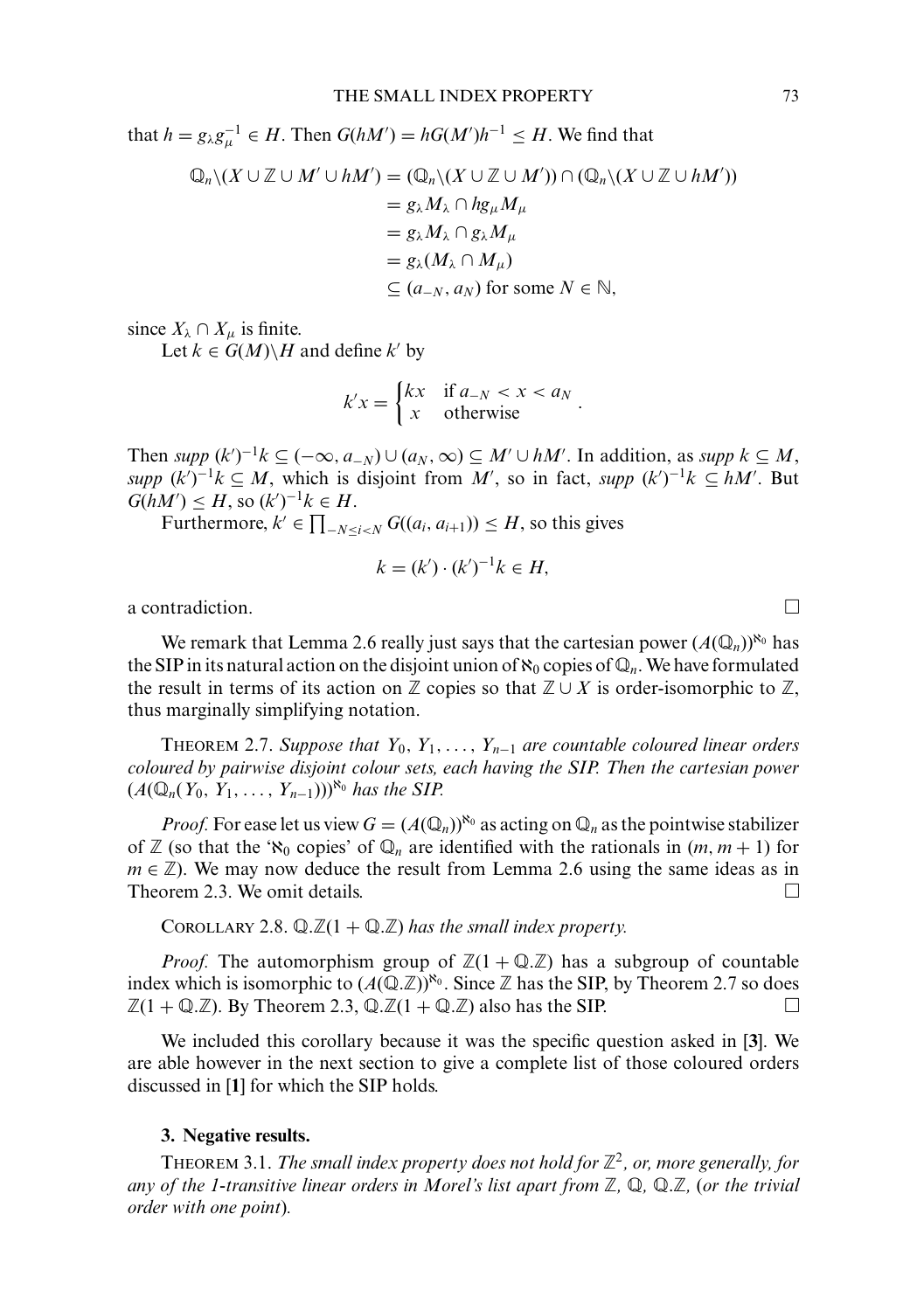*Proof.* We first do the case of  $\mathbb{Z}^2$ . Let *G* be its automorphsim group. Then *G* has a subgroup  $K$  of countable index, comprising those automorphisms which fix each copy of  $\mathbb Z$ , and *K* is isomorphic to the cartesian product of countably many copies of  $\mathbb Z$ . Now  $\mathbb Z$  has a subgroup of index 2, namely the set of even integers, and taking the corresponding homomorphism on each copy gives rise to a homomorphism from *K* onto the cartesian product *H* of  $\aleph_0$  copies of the cyclic group of order 2. We now view *H* as a vector space over the field with 2 elements, and as such it has dimension  $2^{\aleph_0}$ , and hence has  $2^{\aleph_0}$  subspaces of codimension 1. Hence *H* has  $2^{\aleph_0}$  subgroups of index 2, and lifting to *K*, the same applies to *K*. Hence *G* has  $2^{\aleph_0}$  subgroups of index  $\aleph_0$ . But there are only countably many subgroups of *G* which contain the pointwise stabilizer of a finite set, and so not every subgroup of countable index can contain such a subgroup, giving the failure of the SIP.

To extend this to the other orders mentioned, we note that they all have a convex subset isomorphic to  $\mathbb{Z}^2$ , so we may appeal to Lemma 2.1.

We recall from [**1**] that all the countable 1-transitive coloured linear orders for a finite set of colours may be built up from singletons by three methods:

-*<sup>n</sup>*-combinations of disjointly coloured countable 1-transitive coloured linear orders,

concatenations of disjointly coloured countable 1-transitive coloured linear orders,

lexicographic products of the form *Y*.*Z* where *Y* is in Morel's list (so is monochromatic) and *Z* is countable 1-transitive coloured.

Theorem 3.1 told us how to handle orders with  $\mathbb{Z}^2$  'on the inside'. The following lemma covers cases where it is 'outside'.

LEMMA 3.2. (i) If  $(X, \leq, F)$  *is a countable 1-transitive coloured linear order of the form Y.Z where Y is a 1-transitive order embedding*  $\mathbb{Z}^2$ , then  $(X, \le, F)$  does not have the *small index property.*

(ii) If  $(X, \leq, F)$  *is a countable coloured linear order which is the concatenation of disjointly coloured coloured linear orders Y*0*, Y*1,..., *Yn*<sup>−</sup><sup>1</sup> *then X has the SIP if and only if each Yi does.*

*Proof.* (i) *A*(*X*) projects onto *A*(*Y*), so we may deduce this from Theorem 3.1.

(ii) *X* has the SIP  $\Rightarrow$  *Y<sub>i</sub>* has the SIP follows from Lemma 2.1. Conversely, if each  $A(Y_i)$  has the SIP, let  $|A(X):H| < 2^{\aleph_0}$ . Then the projection of *H* to each  $A(Y_i)$  has small index, so contains the stabilizer of a finite set. Taking the union of these finite sets gives a finite set whose stabilizer is contained in *H*.

For the final result we recall that in [**1**], 'coding trees' for finitely coloured countable 1-transitive linear orders were introduced, which enabled one to describe the ways in which such orderings could be constructed. Now the possible labels on such trees were  $\mathbb{Q}_n$  for a  $\mathbb{Q}_n$ -combination (of the orders encoded at its children), *n* for a concatenation of those orders, *Z* for the lexicographic product of a 1-transitive (monochromatic) linear order *Z* with the one encoded at its child, and 1 for leaves (together with information about colourings). Now it is easy to see that any coding tree containing consecutive vertices labelled by concatenations can be replaced by one in which those vertices are collapsed to one (with a concatenation over larger orderings), and we shall assume in what follows that this has been done. In other words, we are assuming that our coding trees do not now have consecutive concatenations. In addition, note that it was part of the definition of 'coding tree' that we do not have consecutive lexicographic products either.